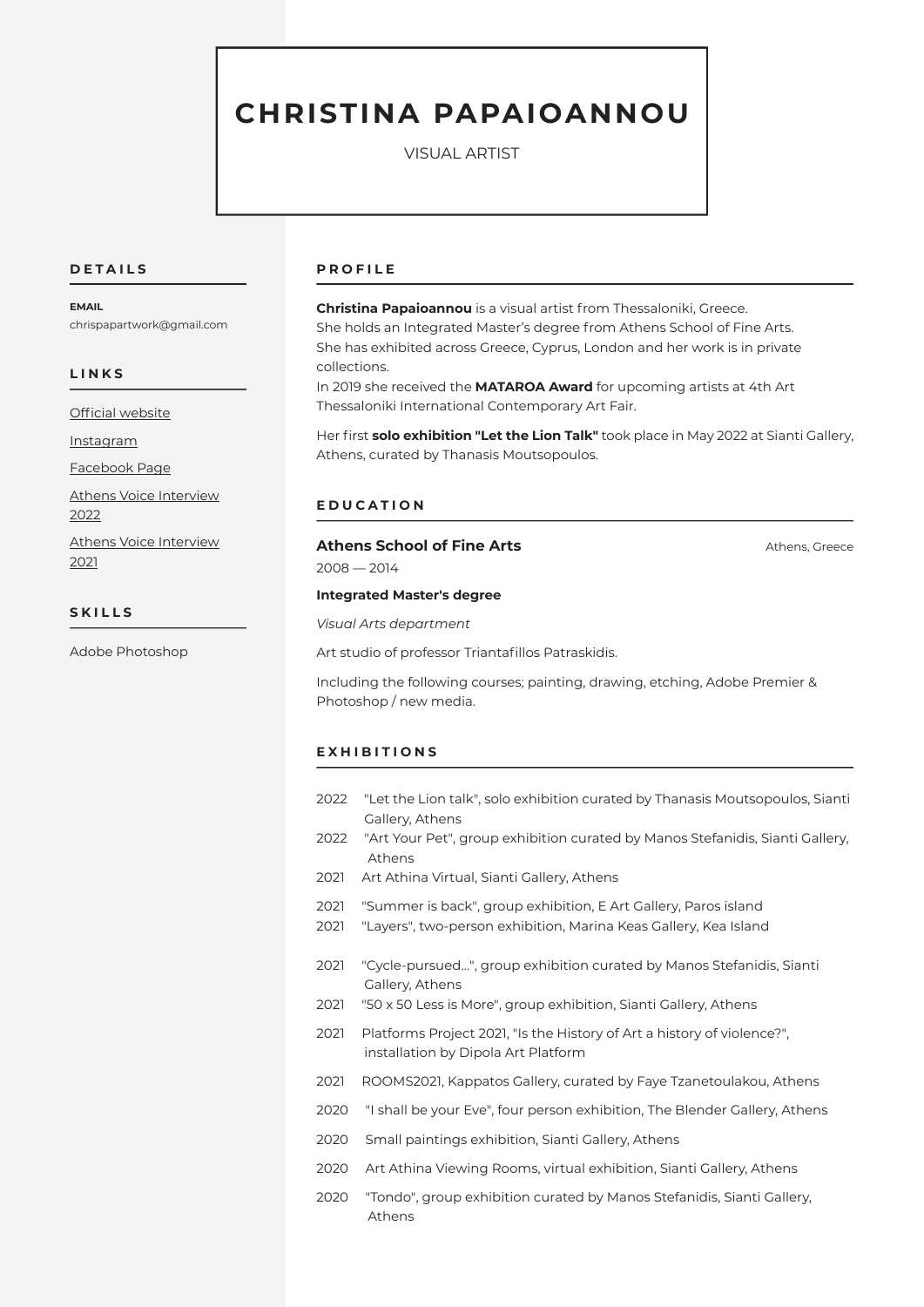- 2020 "Perfect Eros" group exhibition curated by Manos Stefanidis, Municipal Cultural Center of Alimos, Athens
- 2020 "L'art n'a pas de frontieres", French Institute of Thessaloniki
- 2020 "Blue after dark", group exhibition, Sianti Gallery, Athens
- 2020 "Perfect Eros", group exhibition curated by Manos Stefanidis, Sianti Gallery, Athens
- 2020 "Ballance in two dimensions", group exhibition, Sianti Gallery, Athens
- 2020 "Today at GNA / # Hospital Art", group exhibition, GNA 251, Athens
- 2020 "Lush Art in Austere Times", group exhibition, Is Not Gallery, Nicosia, Cyprus
- 2019 "Anorioton Object of the Imagination", two person exhibition, J/M Gallery, Notting Hill, London
- 2019 Group exhibition, presented by Varvara Roza Galleries, La Galleria Pal Mal, Mayfair, London
- 2019 4th Art Thessaloniki Contemporary Art Fair, MATAROA award receiver, solo booth presentation & participation with Sianti Gallery, Thessaloniki
- 2019 "Generations", Contemporary Art Exhibition, DIPOLA Art Platform in collaboration with Lola Nikolaou Gallery, Municipal Art Gallery of Malevizi, Crete, Greece
- 2019 "Traces of a lifetime", Contemporary Art Exhibition, House of Culture, Rethimno, Crete, Greece
- 2019 "CulturaHER2019", group exhibition, Cultural Center of Heraklion, Crete
- 2019 "Affordable Art", group exhibition, Lola Nikolaou Gallery, Thessaloniki
- 2019 "A beach in the city", group exhibition, Sianti Gallery, Athens
- 2019 "Internal Body", two person exhibition, Museum of Visual Arts of Heraklion, Crete
- 2019 "Lush Art in Austere Times", group exhibition, Is Not Gallery, Nicosia, Cyprus
- 2018 "Small Paintings", group exhibition, Sianti Gallery, Athens
- 2018 "Art 19", group exhibition, Technochoros Gallery, Ioannina
- 2018 Art Thessaloniki International Contemporary Art Fair, Sianti Gallery, Thessaloniki
- 2018 "Serendipity", group exhibition , Piraeus Conference Center, Thessaloniki
- 2016 Group exhibition, Spyral Art Gallery & Mykonos Blu Exclusive Resort, Mykonos
- 2015 "Dare to Dream", Art Display Windows of **IIII** organization, Thessaloniki
- 2014 Solo exhibition, SEPIA ART, Athens
- 2013 Group exhibition, SYN Gallery, Athens
- 2013 School of Fine Arts Students exhibition, Markopoulos Cultural Center, Athens
- 2013 School of Fine Arts Students exhibition, Vasilis Rotas Cultural Center, Athens
- 2013 School of Fine Arts Students exhibition, Costarakos Cultural Center, Athens

## **L E C T U R E S**

- 2022 ["Painting in the Digital Era"](https://www.youtube.com/watch?v=gDfmHIe8p8k&t=28s) Lecture in collaboration with art historian Thanasis Moutsopoulos, in the context of my "Let the Lion talk" solo exhibition.
- 2021 "The Body in Art and space", lecture at the International Hellenic University